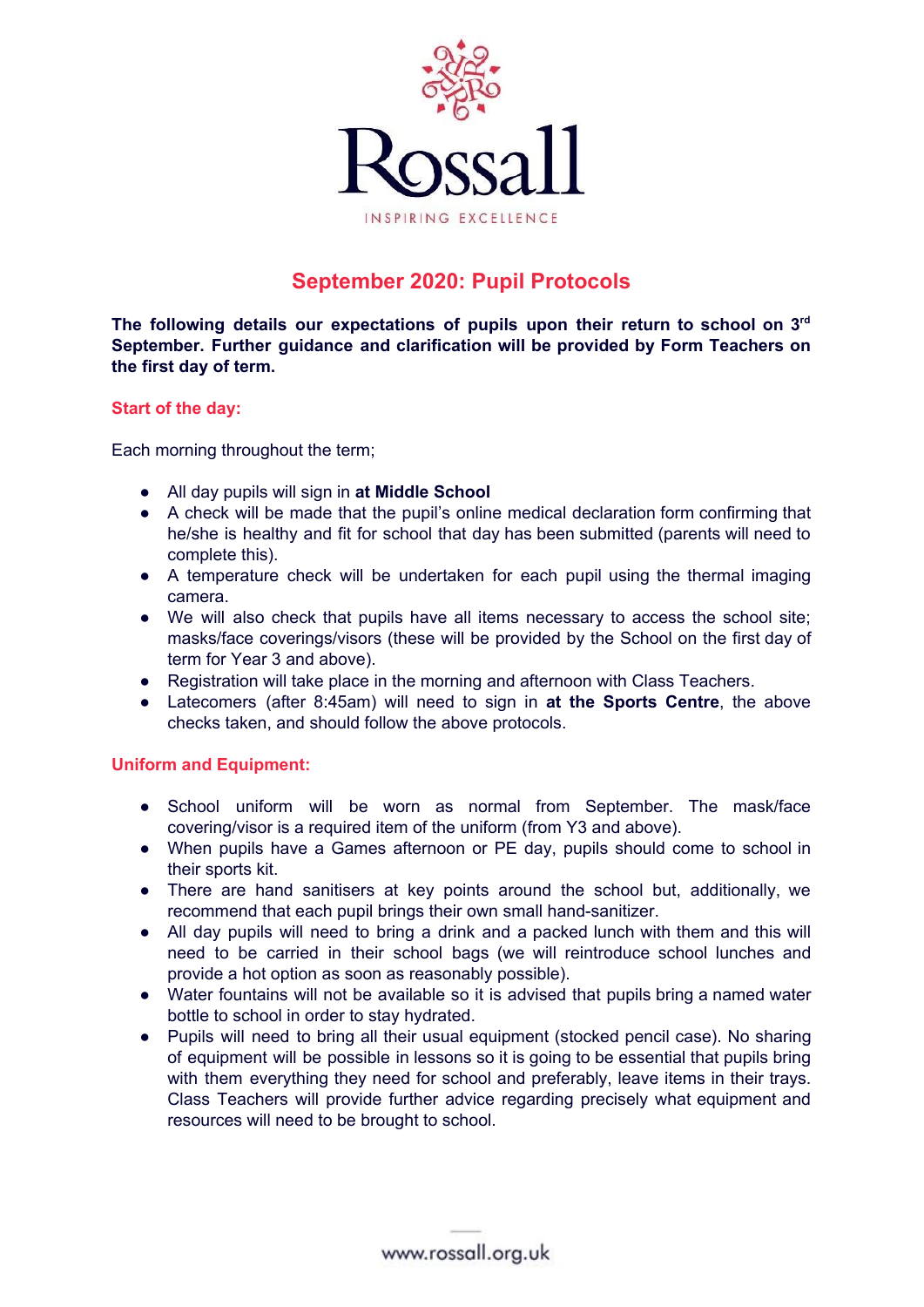

## **Ensuring safe social distancing and environments:**

- Year groups are allocated to different areas of the campus for lunch which will be deep cleaned regularly. *Specific details will be provided by each Class Teacher on 3rd September.*
- Lessons will take place within year group bubbles in allocated learning spaces. For some practical subjects - e.g. Music, Drama and PE - it may be necessary for pupils to move between locations, but such movement will be kept to an absolute minimum.
- Each year group has been assigned a recreational outdoor space, a lunch/social space and, where possible, toilet facilities. *Specific details will be provided by each Class Teacher on 3 rd September*
- Co-curricular activities will take place in year group bubbles with appropriate social distancing measures in place. Where possible, activities will take place outdoors.
- A separate entry/exit system is in place throughout all Junior School buildings and this is indicated by coloured footprints/signs.
- The Health and Wellbeing Centre (formerly the Medical Centre) will be open daily.
- Face masks/coverings/visors will be worn in class and enclosed spaces (Year 3 and above). A pupil's desire to wear their face mask at any time will be respected by all within the school community.
- Pupils will be expected to maintain a social distance of 2 metres where possible and respect each other's personal space at all times.
- Regular hand washing with soap and use of sanitiser at regular intervals throughout the day is advised.
- Use a tissue if you need to wipe your nose and make sure you put used tissues in the bin. Use sanitiser or wash your hands.
- If you are unsure of anything or have concerns, please speak to your class teacher

## **Classrooms & teaching spaces**

- All pupil seating arrangements will be front-facing and all pupils will be expected to abide by social distancing.
- From Year 3 onwards, pupils will need to wear face masks/coverings/visors in class. The wearer should try not touch the front of the covering or their face when the covering is applied/removed.
- Appropriate PPE/face coverings/visors will be worn by all staff when in close proximity to pupils.
- Sanitisers should be used regularly e.g. when arriving at a new teaching space or removing a face covering.
- Equipment e.g. pens, pencils, board markers etc. should not be shared between staff/pupils.
- Any pupil contributions to board work and peer work will be conducted through dictation/explanation. Pupils will complete their work in their exercise books. In general, Prep will be submitted through Google Classroom.
- All classrooms will be equipped with webcams so that lessons can be life-streamed for pupils not physically present in lessons.

www.rossall.org.uk